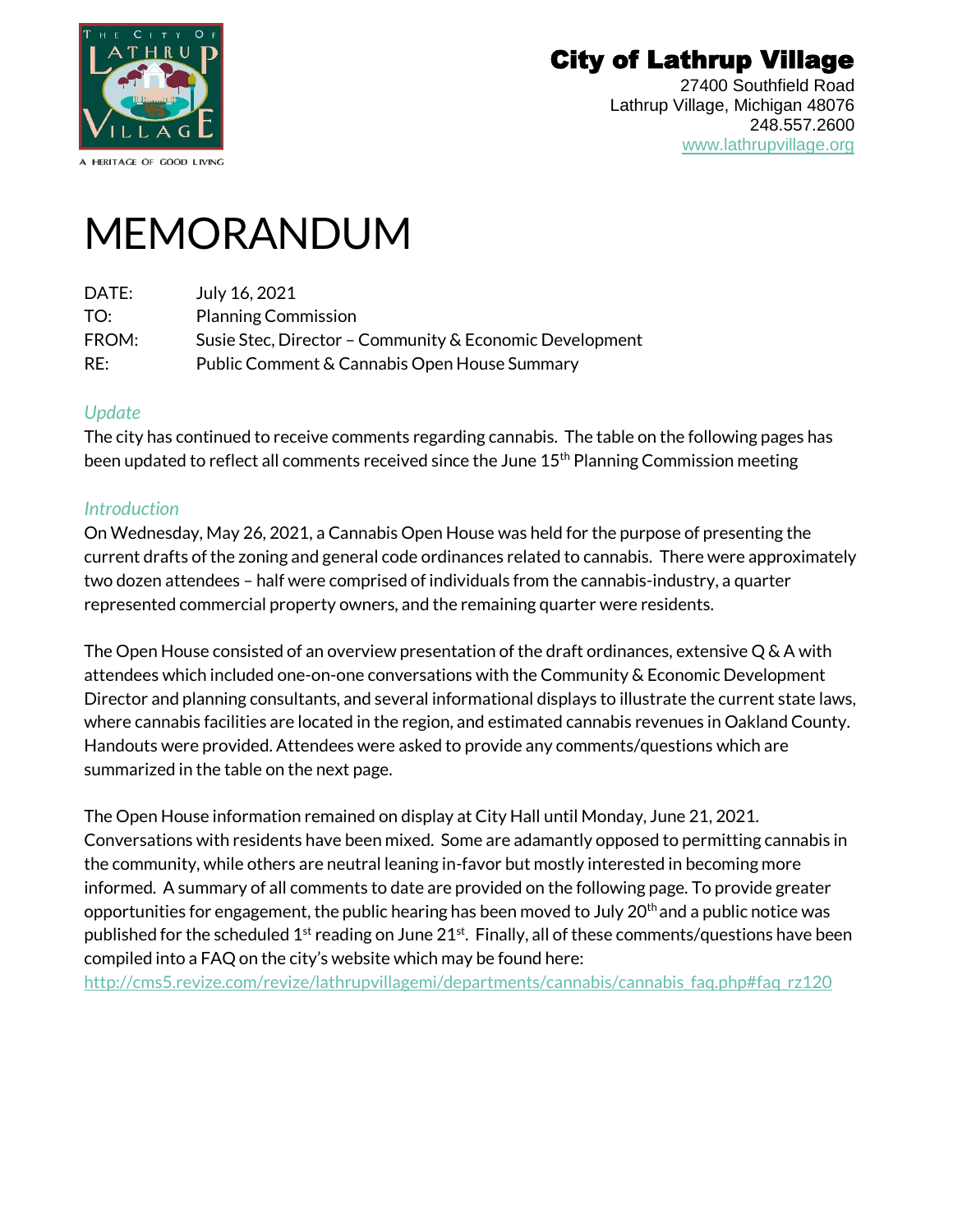#### **Cannabis Open House & Submitted Comments – May 26, 2021 to June 21, 2021**

Create clear zoning map to include *all* protected areas and establish designated "Green Zones" for properties. This will reduce requests of staff to verify the green zone status of each property and any confusion for applicants and residents. Respectfully, Steele and Barbara Downer

My wife and I DO NOT WANT CANNABIS BUSINESSES IN Lathrup Village. Revenue cannot drive everything! I believe the use of cannabis leads to other drug use and addiction. We have grandchildren living in the village and do not want cannabis businesses here.

Cannabis is still a cash-based business. As such, it has a greater potential for attracting criminals wishing to get their hands on a large amount of cash. I don't want that type of business in my community, near my home.

There's someone growing pot on Santa Barbara and it smells really strong outside. So I am not in favor of these businesses. It would be like a tobacco shop smelled like cigar smoke outside. No one wants that. Plus more pot will lead to more impaired driving. Just go to 7-11. Everyone gets out of cars in plumes of pot smoke unless police start cracking down all over on impaired driving, I don't want expanded pot selling here in LV.

I'm for limited sales along Southfield and 12 Mile and safety compliance facilities.

I am totally against selling marijuana, a drug, in our community. This drug gives the wrong message to our children. I wrote lengthly letters in the past conveying this same message. Working in a drug rehab facility, I learned marijuana is a gateway drug. We can raise revenue in other ways instead of gaining revenue selling this drug in Lathrup Village.

I am against it! Olga Brady

I am against it. We should keep the city clean and nice. Nawal Mohsn

I am absolutely opposed to any cannabis operation in LATHRUP.

A fast way to send Lathrup Village downhill

We strongly disapprove of installing any dispensaries in Lathrup Village. I would appreciate it if the commission scheduled in-person meetings for vaccinated persons.

Strongly disapprove of any dispensaries. In-person meeting of the City Council and Planning Comm should resume immediately! Be transparent

I think this would be of great benefit to our community. All for these businesses being present in LV.

Excellent Idea. Safe place for natural medicine.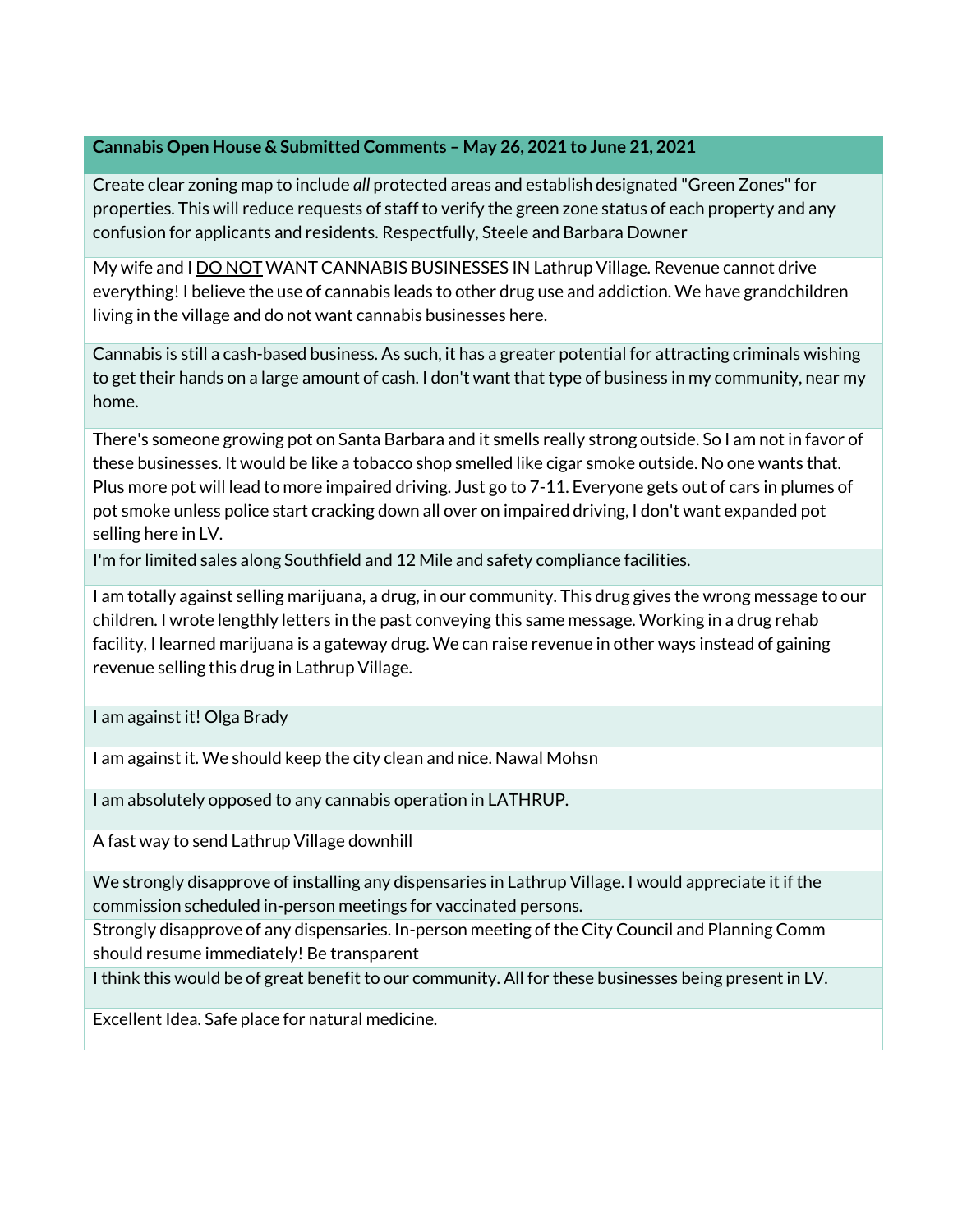Please allow marijuana retail establishments as it is legal and people are going to buy/use. We can attract business and we have so much vacant commercial real estate that needs to be improved and is under utilized. Don't be regressive.

Wine & Spirits / Liquor stores are abundant and Public safety has always been and continues to be impacted by intoxicated drivers. I urge everyone to take time and become informed about the products being produced and sold in these facilities. Our city, as great as it is, needs help. We pay one of the highest property tax rates but compared to other premier cities we lag behind in things such as our roads. Longtime residents aren't impacted in the same way. An infusion from facilities such as these would help LV in so many ways that I am all for it. Do the research, become informed and maybe you'll see the benefits it can bring to the village.

I very much support the opportunity to have new businesses with additional tax revenue for Lathrup Village. As marijuana is legal and as I have toured other facilities as part of the Lathrup Village committee to review these businesses, I found no reason to not have businesses come to the Village. Several of the people who have spoken against these businesses freely admit in private to supporting, using, or buying marijuana but don't want it close to their house. Their hypocritical nature is no better than the religious folks my parents sold alcohol to when they owned a liquor store and those folks needed to pick it up at the back door.

Dear Lathrup Village Planning Commission,

We have been reviewing the draft ordinance for cannabis retail, and there are two matters of concern we would like the Planning Commission to address. The purpose of this letter is to ensure your commission has a chance to view these prior to any future public meeting at which we will make these points.

- 1. As a property owner and developer, we are currently completing an extensive remodel of our retail shopping center to ensure an ideal setting for attracting the best tenants and beautifying the city. However, the way the selection criteria are drafted, applicants for a cannabis license get additional "points" if the proposed facility will "revitalize or redevelop property that has been vacant or unused." As such, property owners who have previously chosen to not invest in their properties are provided a distinct advantage and those who have invested are at a distinct disadvantage. Simply put, since the Surnow Company has already started revitalizing its property, we could be denied the economic benefit of a tenant our proactive redevelopment and revitalization was expressly designed to attract. To ensure fairness and to remedy this situation, we request these criteria recognize that cannabis applicants who will occupy property that has been revitalized or redeveloped within the last 12 months be likewise awarded such additional "points."
- 2. Adequate parking is vital to cannabis retail, but many parking fields at properties located within the city's proposed cannabis zones, are owned and/or controlled by Oakland County and not by the building property owner. However, such parking spaces may disappear as part of the proposed Oakland County Road Commission expansion of Southfield Road. To ensure adequate parking and remedy this situation, we suggest that only parking spaces outside of county easement be taken into account in the selection criteria. Stated another way, only parking spaces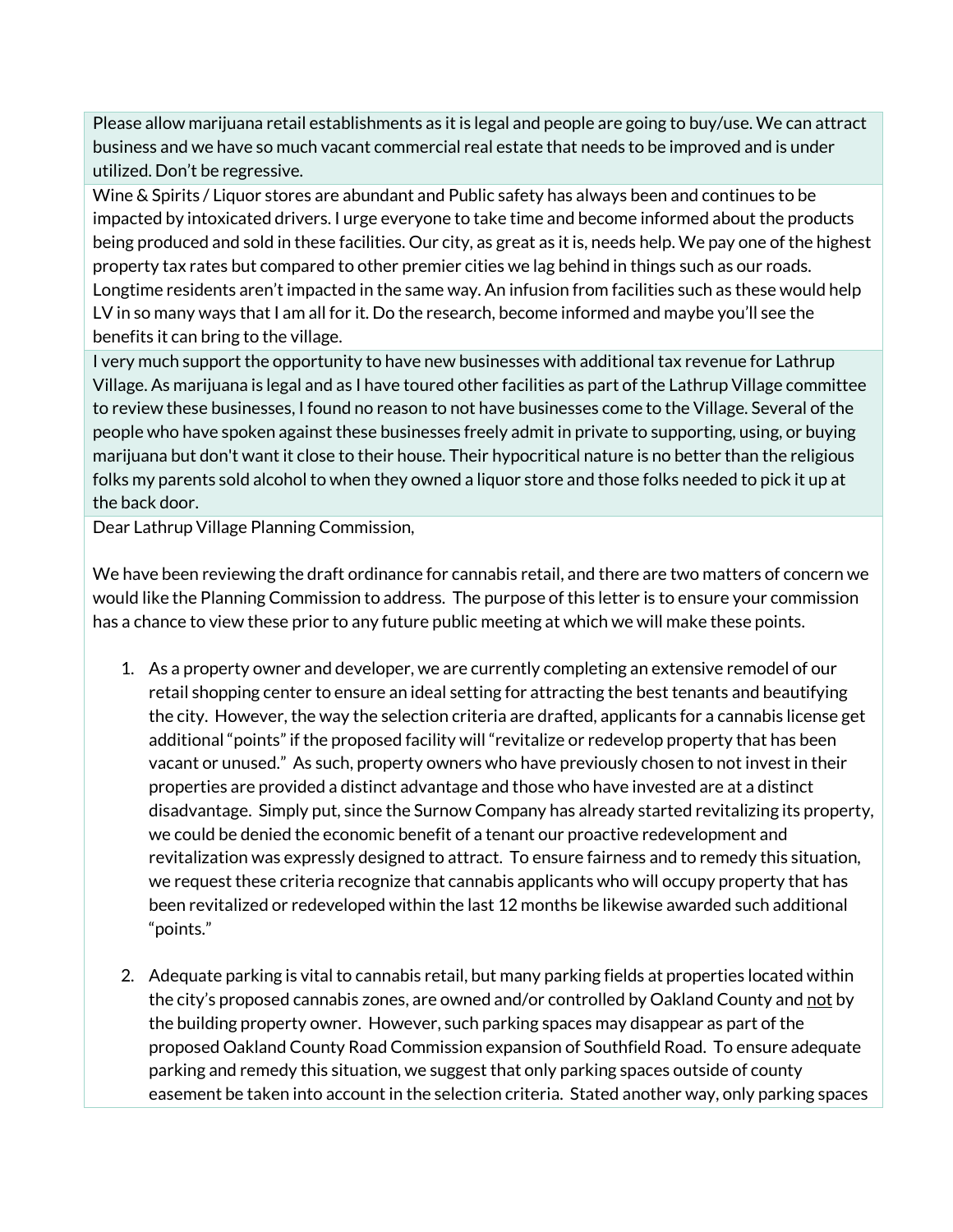owned or controlled by the building property owner should be taken into account in the selection criteria. In the alternative, the fact that such parking might not be available in the near future should be taken into account.

Thank you for your time and attention.

Sincerely,

Sam Surnow

# **Cannabis Submitted Comments – June 21, 2021 to July 16, 2021**

As a resident of Lathrup Village for about 29 years, I strongly oppose allowing marijuana dispensaries in Lathrup Village. We are a beautiful, thriving community and I urge city council to explore positive ways to strengthen and enhance the Southfield corridor. We can look to our neighbors for inspiration: in Oak Park on 11 Mile, commercial area was rejuvenated by Oak Social, Southfield beautified Evergreen Rd encouraging restaurants to follow. Let's make Lathrup Village more vibrant and a true destination fir people to eat and shop.

Jeanne Barron

I am strongly opposed to cannabis in our Village. We have young children and live near the commercial zones. This is a sure way to destroy home values and the quality of life we cherish. Cannabis bring stench, intoxication, and mob infighting. And for what--a tiny fraction of the city budget? Rising home values will more than compensate for the difference. Don't let outside groups and special interests trump the wishes and wellbeing of Lathrup Village residents and taxpayers. That would be a grave error--choosing a paltry short-term profit at the expense of long-term quality of life, health, and prosperity. Do the right think, and keep cannabis out of Lathrup Village. Thank you!

Jed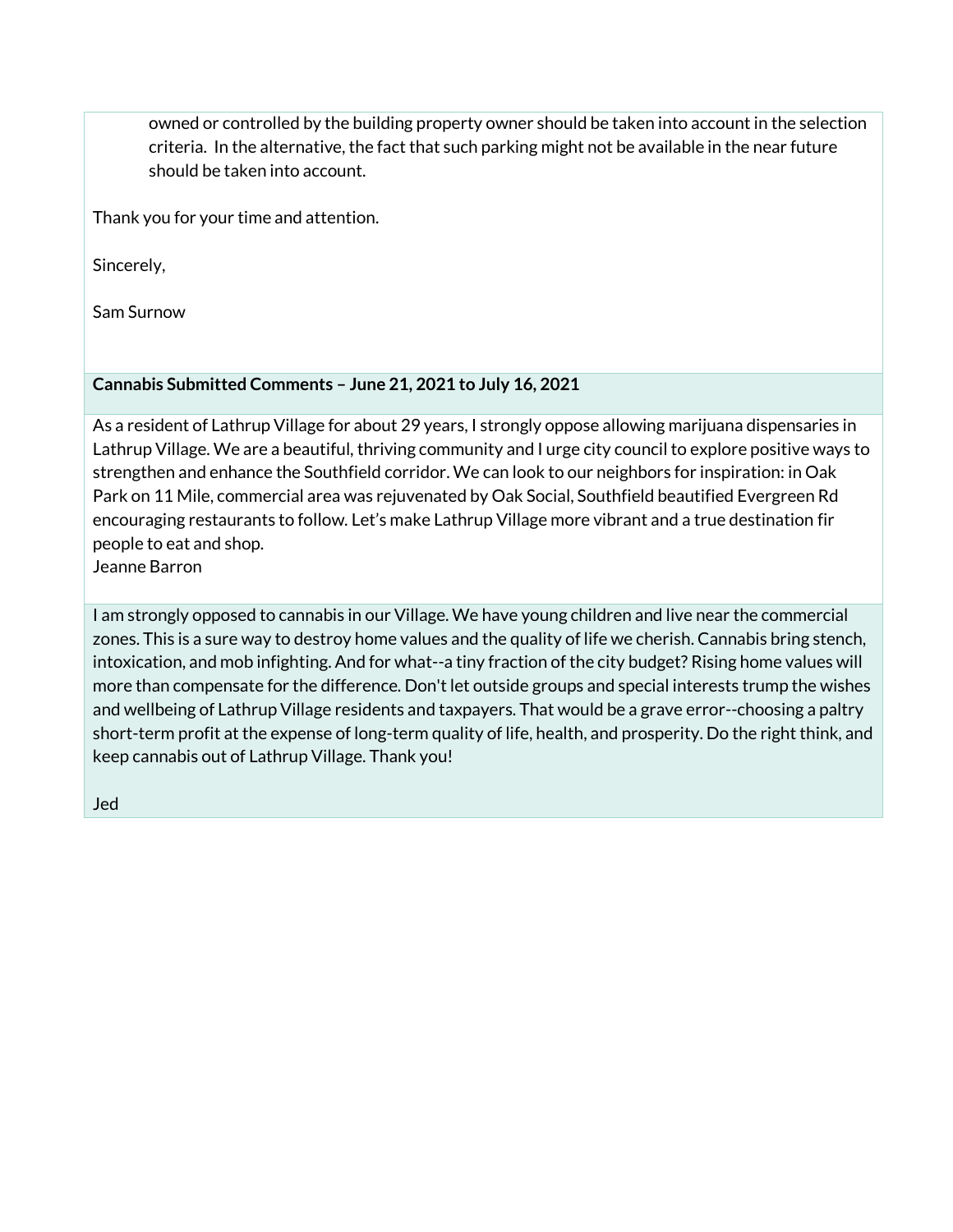#### **Cannabis Open House & Submitted Comments – July 17, 2021 to July 20, 2021**

Please place the decision on whether marijuana businesses of any kind should be allowed in Lathrup Village on the ballot for a vote. Assuming, the LV citizens support marijuana businesses on the basis that the State of Michigan voted to decriminalize marijuana is not a consensus to allow these businesses in our small town. The revenue gains are not worth it.

#### Kimberly Bowden-Adair

I am a LV resident and I am opposed to any cannabis/marijuana businesses in LV. While I agree we need tax revenue we do not need this type of business or the clientele that it draws in our neighborhood.

I heard a rumor about a possible women's clinic and I want to mention that the previous women's clinic had bomb threats and the homes next to it had to be evacuated. Additionally, protesters displayed graphic posters that are not appropriate for small children to see. Again, this is not the type of business we want in our neighborhood.

At the very least these issues should be on a ballot and let all the residents decide. Not just a few. Alicia Lundell

No marijuana dispensaries in Lathrup Village. Not in my backyard! Kevin Lysik

This proposal came last year during Covid, with the first time "cannabis" being mentioned in the Lathrup e-newsletter being in Feb. of this year and then not again until middle of May. In addition to the roadwork, it feels as though this was glossed over for residents. I would appreciate the opportunity to vote on such a matter. Furthermore, Royal Oak, MI has 59,000 residents and allows for two cannabis retail establishments. Why would Lathrup Village, which has just 6-7% of Royal Oak's population have the same? Especially without knowing the community impact, I think it makes sense to start with just one to determine its benefits (or not) before we open the door to more.

#### Brianna Blust

This comment is in regards to the marijuana drug dispensaries in the City of Lathrup Village!! I do not want to see such establishments in our quiet peaceful town. I think this would expose our city to unwanted dangers the likes of anything we've seen so far. My question to you is why?

#### Delores Johnson

1) Please explain how much taxes the city will recognize for marijuana dispensaries either for 1 or 2 facilities.

2) Has any thought gone into opening restaurants, brew pubs, family dining, etc something residents would enjoy similar to what other cities near us such as Oak Park, Berkeley, Ferndale etc. are doing?